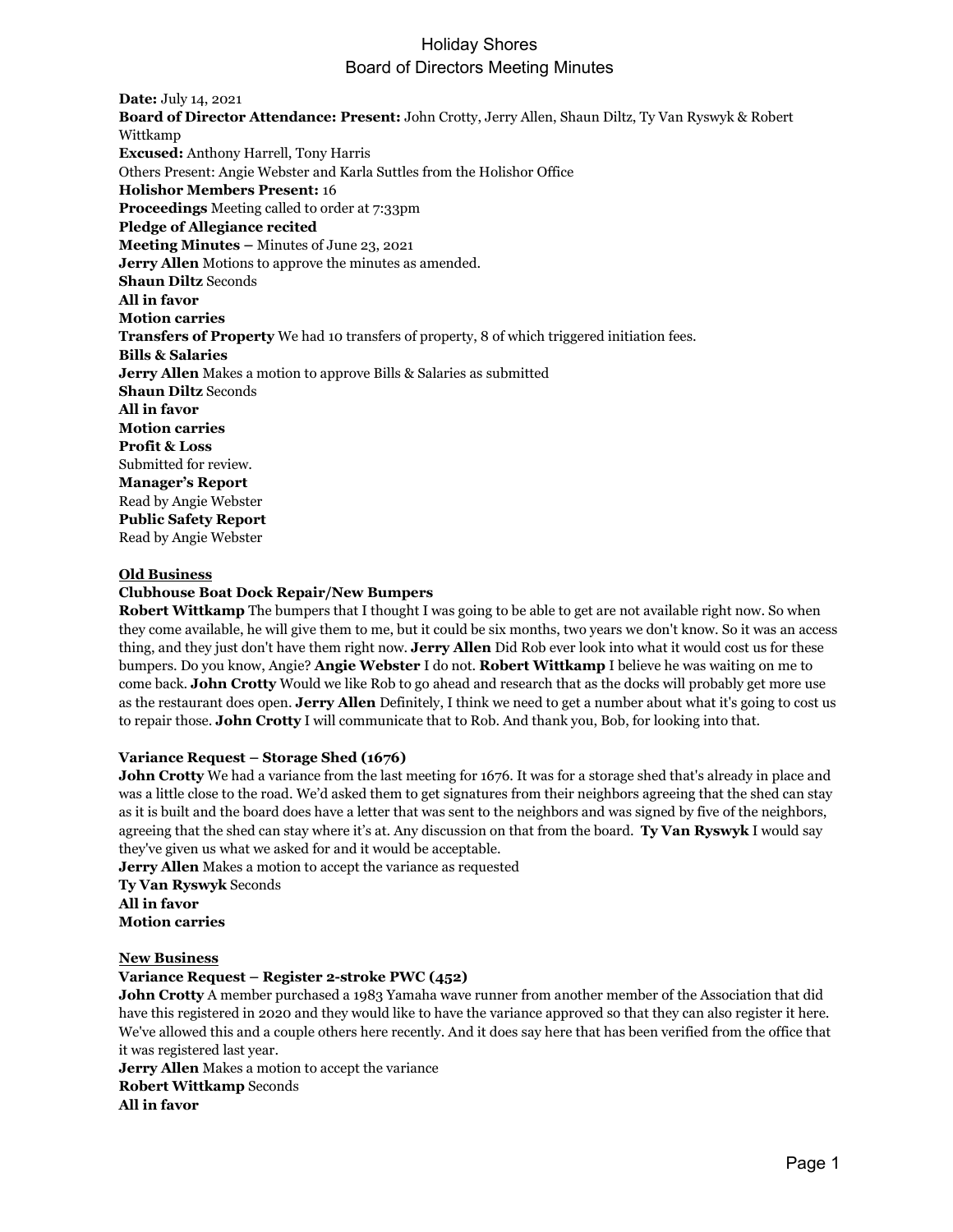#### **Motion carries**

#### **Variance Request – Fence (468)**

**John Crotty** The request is to install a fence with one-inch boards between which will give them 16 1/2 percent visibility versus the 33% required. There are pictures in your packet detailing what the other neighbor's fences look like and what this fence is going to look like. The reason for this is the neighbors have dogs and so do they and they're trying to give a little more blockage between the dogs and reduce barking and noise pollution in the neighborhood. The building committee does recommend this and thinks it's a nice looking cedar fence. **Bob Yungck (468)** I am the owner and the reason for the fence basically is not privacy, it's courtesy. The neighbors behind me have some large dogs. My daughter who's going to purchase the house when I sell it to her has some large dogs. My son on the opposite side has a small dog and the other people behind us have a couple real small dogs who like to bark. And I look at this as a courtesy, so we don't have a lot of noise complaints. It will be professionally made. It's nothing that's going to be privacy, there is wind to come through. And I went out and I have neighbor's signatures today that approved and signed it and dated. So I have copies if you all would like that. **John Crotty** Yes, we would want to put a copy of that in your file.

**Ty Van Ryswyk** Makes a motion to accept the variance **Jerry Allen** Seconds **All in favor Motion carries**

#### **Variance Request – Culvert (468)**

**John Crotty** Variance request to eliminate the culvert into the driveway or install a six-inch plastic. As you can see in the picture of the driveway, the crown in the road, if the culvert is installed at 12 inches it will not drain properly, water will pond in the yard. The building committee does recommend this variance. As long as the owner agrees to purchase a culvert when ditching is done and lowers that area. **Ty Van Ryswyk** Again, I know this project. It makes sense to accept it in the fact that if he digs in a culvert, he's digging a hole on his yard to hold water.

**Ty Van Ryswyk** Makes a motion to accept the variance

#### **Shaun Diltz** Seconds

**Shaun Diltz** So I guess we're eliminating an under-driveway culvert. **Ty Van Ryswyk** He hasn't put it in, the yards flat to the street. So if he puts one in it's going to hold water. **Robert Wittkamp** But once the ditching is done, you'll put the correct size culvert in. Is that the plan? **Bob Yungck (468)** I'm at the crown. I'm more than happy to pay the cost if I have to put one in, I don't have a problem with that. But right now it's keeping me from closing out the house and finishing that last piece of driveway to get everything to drain. Thank you.

**All in favor Motion carries**

#### **Restaurant Chairs**

**John Crotty** There are approximately 30 chairs from the previous restaurant that are not going to be used and we are open for suggestions as what we should do with them. The Association does not have facilities to store them. So are there any suggestions amongst the board of directors as to what to do with them? **Robert Wittkamp** I say donate them.

**Shaun Diltz** Makes a motion to look for somewhere to donate them **Ty Van Ryswyk** Seconds **All in favor Motion carries**

**John Crotty** I do have a little bit of an update on the restaurant. They are having some difficulties getting their liquor license through the state of Illinois due to some zoning changes is my understanding. They do have a date that they're potentially meeting with the state or county of August 12. So their hope is they will get their liquor license on August 12 and be able to open shortly after that. What they're asking of the board is, since we did have in our contract with their first month of rent due August 1, and they will not be open by August 1, would we be willing to postpone that first rent by a month. There's a chance that if they don't get their liquor license August 12 they may be coming back to ask for another month. But this point, they're just asking for August to be deferred. **Jerry Allen** I have no problem with that at all.

**Ty Van Ryswyk** Makes a motion to differ of the first month's rent to September. **Robert Wittkamp** Seconds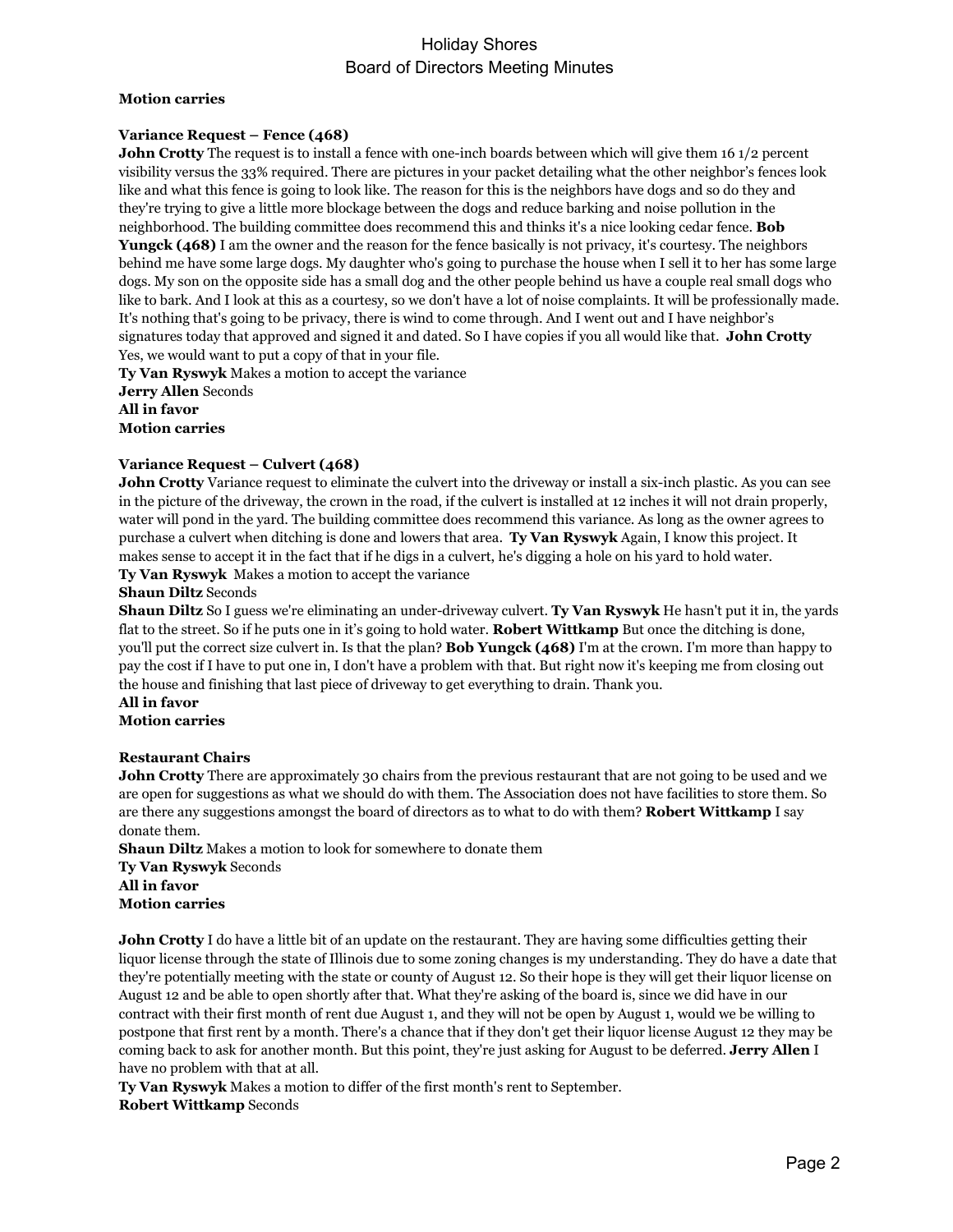# **All in favor**

**Motion carries**

**John Crotty** We will notify them they will not have to be pay rent on August 1. And right now the contract will start September 1 for rent. Let's hope everything goes well so we can get the restaurant open for some of the summer.

### **Correspondence**

### **Mooring Post Request**

**John Crotty** Letter from Scott Hodges (1711). He is requesting that we add a post to the no wake area of the ski beach outlot so he can tie his boat up there. **Jerry Allen** I think we talked at the last meeting about putting posts on some of our outlets and then we thought the best route to take instead of just putting posts up was to get some input from the membership and also have them ask for us to do that for them in certain spots. So I would be willing to agree to put this post in for this particular member. **Robert Wittkamp** But it would be open right. So they wouldn't actually have no claim to it. **Jerry Allen** Correct. **John Crotty** So if someone else parked there they will probably ask for another post. **John Crotty** Do we want to limit amount of spots? Do we do that? **Shaun Diltz** There's none there right now. I agree with what we've said that we should have somebody meet him there and discuss this spot. And if the employee of Holiday Shores doesn't feel it's a good place, then we would need to discuss it. But as far as meeting and getting somebody out there, yes. I think we should look at the spot and put it in if it's accepted. Rob Clarkson can meet with him and give his recommendation to us at the next BOD meeting. **Jerry Allen** But obviously with him understanding that he leaves somebody else can park on that on that post.

#### **Open Floor**

**John Crotty** There's a lot of questions about what happened with the firework show. Our vendor for the pyrotechnics did have a technical issue. Specifically, they bought a new control board, and the electronic battery went out on the control board after the first set of fireworks went off. They did attempt to hotwire using a drill battery, that's how we got a few of the other ones that shot off, as you saw. And when it ultimately was done, they couldn't get the electronics to work, and they had to manually light the fuses. And that's why they all went off at the end, so everyone that watched it, the big final was everything left at once. They are obviously very apologetic; we've used them for a number of years. This is our first technical issue we've had with them, and they are offering a \$4,000 credit for next year's show. So we can either use that for more fireworks or get a discount on our what we normally budget. Obviously, next year the board can make a decision on whether or not we want to bid out a little more and see what others offer. But they obviously do realize they made a mistake and did not make as good a show as we'd like. **Robert Wittkamp** What was our budget this year? **Shaun Diltz** \$16,000 **Angie Webster** And that amount has not increased in the 18 years that I've been here. **John Crotty** There were some concerns that because it hasn't increased that we've seen a little bit shorter of a show each year. **Roger Rawson (1851)** I know the problems you guys go through on the board, and I want to thank you for your time. The fireworks as far as I know, the budget has been \$16,000. I've been here 22 years. And when I first got here the show was over an hour. Last year, it was 14 minutes. This year, it was 8. And this is not the first technical glitch these guys have had. They had a glitch here before or the year before that where we had pauses and intermittent fireworks. So you guys need to discuss what you're going to do about it, because we're down to a few minutes of fireworks. Do we need to have a special assessment for an increase in fireworks? Do we want to try to increase the dues you know, are you gonna just let it whittle away at a budget of \$16,000 and in a few years it'll be down to less than 10 minutes? Of course, this year was eight minutes with a technical glitch. Last year was 14. Of course, when you pay the same amount you're going to get less and less each year. So I brought this up back earlier this year and I know you got some new board members and wanted to make you aware that it's been \$16,000 for a long time, couple decades. **Shaun Diltz** You are right, this isn't the first technical glitch. It was probably five years ago when, by the time I parked the boat in the back of fishing cove, the rest of the finale went off. So there was about a 20-minute delay. And there was little hiccups last year too, so you're not wrong. **Roger Rawson (1851)** So I don't know what your thoughts are on either increasing the fireworks or, you know, you guys got any ideas or thoughts? **John Crotty** Well, I think it is worth looking at others, and maybe getting a better idea what they promised us for that money for timing or whether it is the amount of fireworks. Then we can compare and see if it's more or less for that same price. **Robert Wittkamp** Maybe if we do this, we put some stipulation in the contract that if you fail in any way, then there's a substantial deduction automatically for that. If we're paying for 30 minutes of a show, I expect 30 minutes of a show. I don't know what the parameters are that's why I'm saying we need to know what we're actually paying for. **Shaun Diltz** We're paying for booms, each individual firework. **Roger Rawson (1851)** Yeah, I mean, just, you know, you look at the the setup they had, the amount of mortars they had set up was very small compared to what I've seen, you know, in the last four or five years. It's definitely getting smaller. **Jerry Allen** I think it'd be a good idea for us to get bids this coming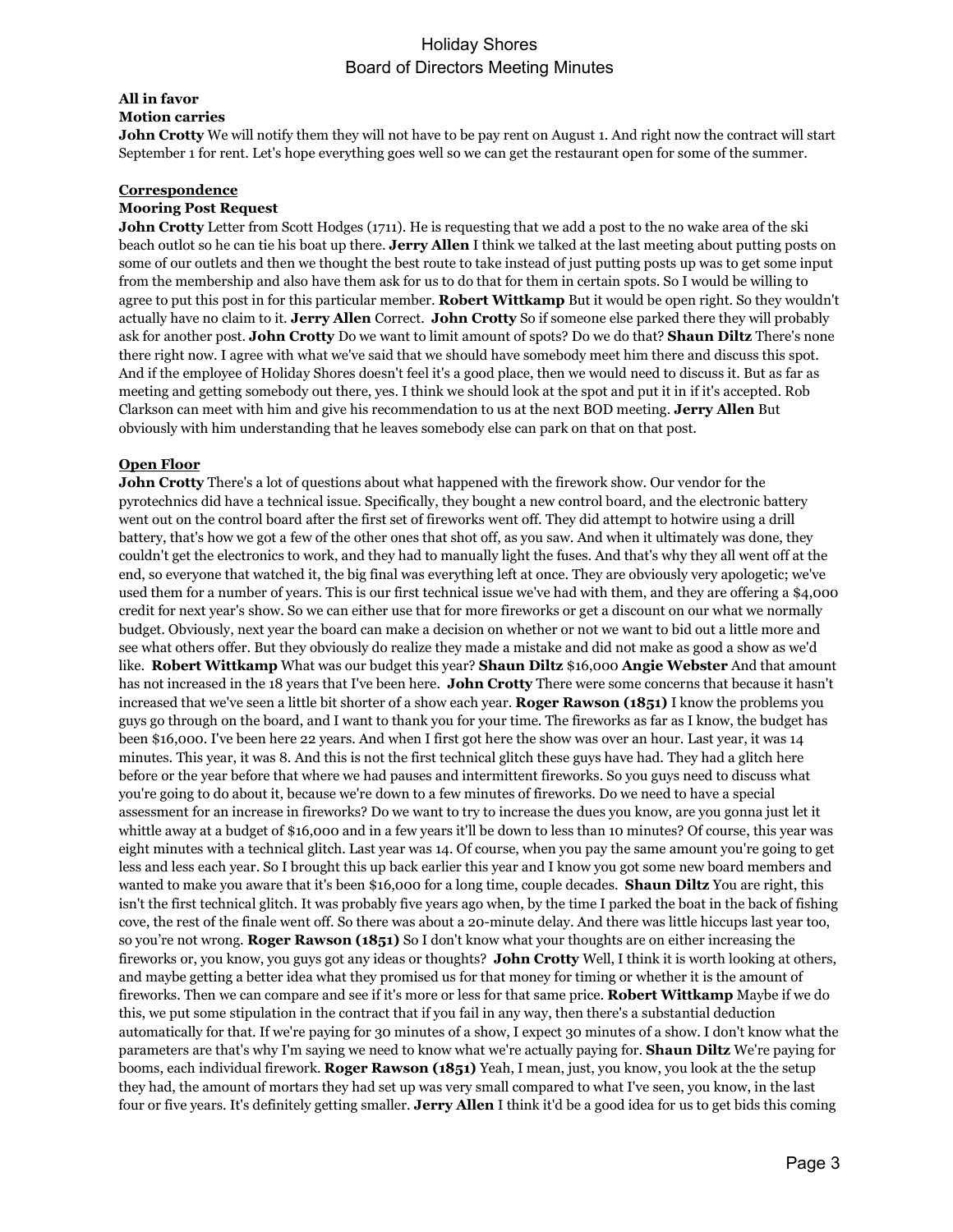year, since we've had a couple of technical issues, the past four or five, to see what other companies can provide to us? We may have to pay more but if we get a better show longer show I think it would be worth it. **Ty Van Ryswyk**  We're talking about two different things. One, they had an issue this year, and they're trying to refund us some money and that's appreciated, I would think. I think that's a good thing. But what's being discussed right now is no one's fault other than we've been paying the same amount. You can get bids, but you're still going to get \$16,000. So I think what he's asking, and it can't be discussed right now in 10 minutes, but do we want to raise that dollar amount when we go to get bids? Or do we want to say, put on a 30-minute show or we want 10 more booms than last year? I think this is a full-blown discussion that needs to be had. **Roger Rawson (1851)** For the contract, I'd say it'd be a timed event and then how many booms do we get for the time, and then they'll give you a budget of what that's going to cost and, and you're going to have to present it to the to the membership, because it's definitely going to go up significantly. I think even if the show and gone good, it'd probably been about 12 to 10 minutes, because like I say, last year was 14. **Shaun Diltz** Alright, let's say it's been steady for 20 years, if we would have just added two and a half percent inflation, to this line item on our budget, we'd be at \$26,000. today. **Dave Decker (1184)** If you're going to go out to bids, you better do it now. Because if you're doing it on the Fourth of July, there's only so many people out there that can do it. And you're going to have to book them early. So if you're planning on doing that, you better start now. Different topic, you're seeing all the new stop signs popping up like mushrooms. And I know that one of the ones that was talked about was four way stops on Tampico and Nassau. Was that part of what was actually approved? Because I don't know what the final approval was. **Jerry Allen** Not on Nassau and Tampico. There was supposed to be two stop signs, both of them are on Tartaruga at Barbados and then the yield signs were turned from yield to stops was supposed to be a stop sign at Caribbean, I'm not sure if it's Key Largo or Key West there. And I think there was a couple other stop signs on Fountainbleu. **Dave Decker (1184)** I just wanted to make sure that if that was being turned into a four way, I was going to ask you guys to reconsider. **Jerry Allen** No, that's not part of it. **Shawn Hagen (1991)** Just trying to figure out something here. We had the annual meeting here not too long ago, and I ran for the board. And I lost and I have no problem losing. I've lost a lot of things. But during the process, I met with John, I met with Tony and they told me that Dan Hopkins was going to be retiring off the board at some point and that's fine. And they said that I would be on the board. And again, I don't have any problem of Dan, not being here and I'm not there. What I do have a problem with I think, is that we've got a board member on the end, and no disrespect to you sir, but I don't think you got any votes at the annual meeting. And I was eight votes short of being up there with you guys. And again, I have no problem of not being up there. I do have a problem with the other 85 people that voted for me that wanted me up there with you guys. And I don't understand what happened. I would think that when Dan went off the board, and you guys said I was going to be there, somebody would have contacted me. I opened up the Holiday Times, I see that Dan is off the board. And I'm like, okay, I would think you guys would have contacted me. And then I see that you're on the board. And I don't understand that. Because I don't think it's right. When there's 85 people that voted for me. And again, I'm not being up here going put me on the board. I think it's wrong to ignore those 85 people's vote. So maybe you can tell me what happened. **John Crotty** The Board does bring forth anybody who was interested in the board at a board meeting after the board member has resigned. And the board members discuss and vote on who they want to appoint till the following election. It's part of the covenants and bylaws. **Shawn Hagen (1991)** I don't think that's right. I think right is right. And what you guys did is wrong. Because you didn't listen to the voters that were out there. You took it upon yourselves. I don't think that's right. Because your self-serving versus looking out for what the people really said. That's my opinion. **Jim Hagarty (431)** I guess you heard about our problem. If you don't mind, can I pass you these pictures down? Since they opened up the waterways on Tamarach I've been taking on a lot of water, I mean a lot. This is in my garage last year, and that's like an eight-inch drop. And across the street, where the fault drains into, it's been collapsed, and they just keep throwing riprap in it and that's not going to fix the problem. **Ed Luedde (445)** I'm on the Tamarack side, it's like a huge river that flows, I get it from both sides and from across the street and it flows right by my house, it was all the way up to my fence. It was all the way by my tree and all my water runs in his yard and makes a huge lake in front of his yard. **Jim Hagarty (431)** I'm taking water from Tamarack, 2 sides of Tamarack and the culvert going across the road, I believe it is a 12". And it's collapsed on the other side of the road. **Shaun Diltz** And this is going from across Tamarack to the lake. **Jim Hagarty (431)** Yes. **Ed Luedde (445)** I just moved in in September last year and this is how it's always been when it rains heavy. I got a constant river. It goes in my backyard as well. I got videos that I did put on the Holiday Shores Facebook page on messenger. And I don't know if you guys saw that or anything, but someone saw it and they said to just email them, I think it was someone who's coming back on Monday. But I'm gonna email, I got videos and pictures. His house is also included. You can see the lake that's out there, It's pretty bad. Every time it rains it's just a river about this wide. And it just flows, and it just gets bigger and bigger and bigger. And it goes to his backyard and goes by his garage, all his yard all the way to the front. **Jerry Allen** I did drive by your house and to see that because Anthony Harrell must have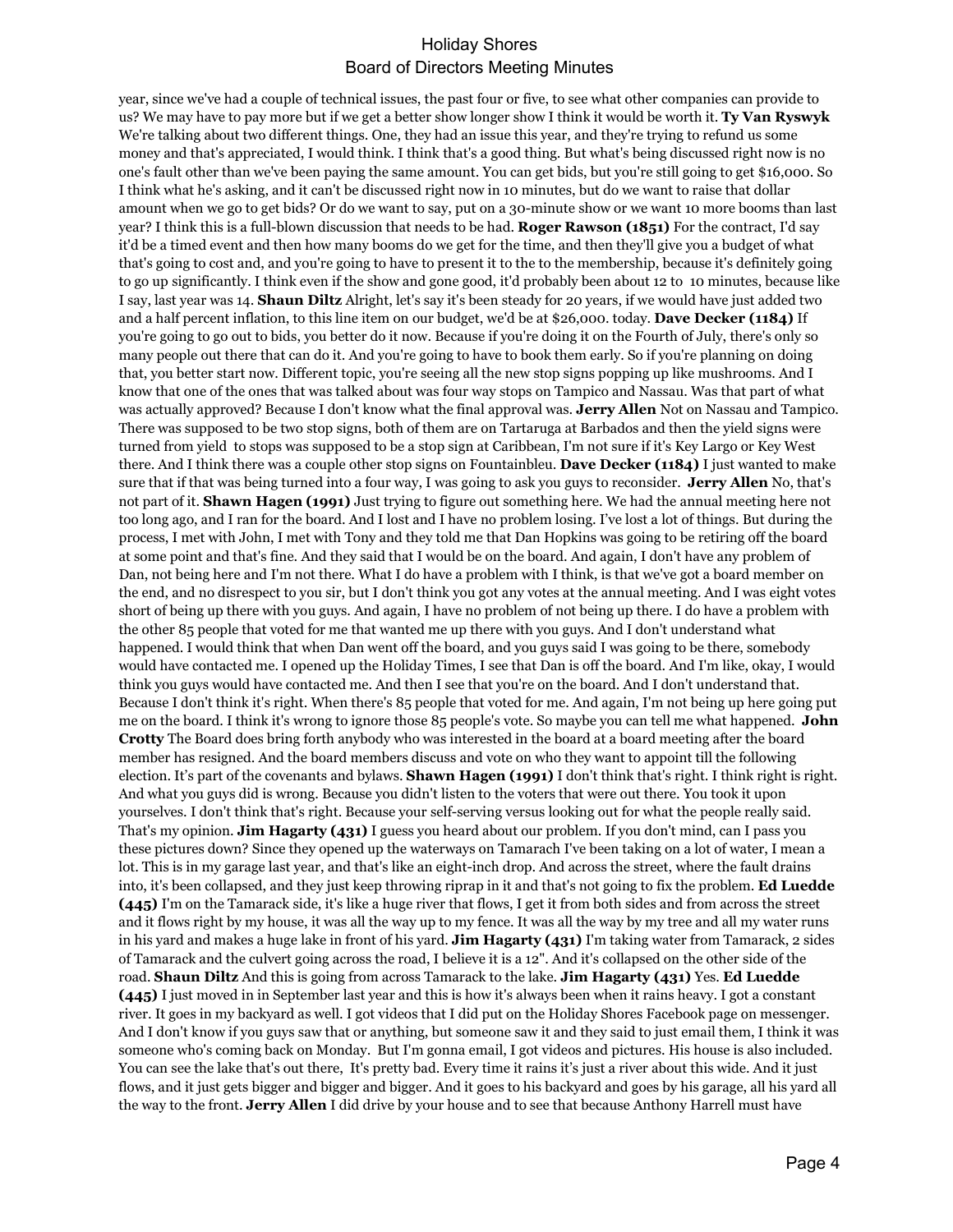visited with you. **Ed Luedde (445)** I gave him a call and he actually came out to my house. **Jerry Allen** And it was remarkable how much water, I didn't see the water. All the different paths of the water to your house, it's amazing. You got like six or seven coming in there. **John Crotty** We did get this yesterday, from Anthony after the big rain on Monday. Rob and Rob aren't here tonight, Rob Clarkson is on vacation. We would like as a board to talk with them and get them at our next meeting and give us an update kind of where it's at. Where that was in the process if they knew. Honestly, I think Rob Frey knew that it floods, that's why they were putting riprap in front of it, and we'll help come up with a plan. We just need to reach out with Rob and Rob for more information. We're going to get Rob all this information and Rob will take a look at it and bring it to the board, and we'll talk about what the resolution will be. I appreciate you bringing it up to us. **Shaun Diltz** Was this part of the quadrant that has had ditching done. **John Crotty** I don't know. I believe so. Yes. That's why I want to talk with Rob. No, it's definitely an issue and we'll see what we can do to resolve it. **Linda Thus (6)** My question is in regard to Shawn Hagen's comments that a person resigned. And you had made the comment that you wanted to see if there was any interest in that board position. So my question is, how did you make that known to the membership out here that somebody had resigned, to see if there was any interest in that position? Because I didn't see anything in any of the minutes. The thing that I saw was Dan wasn't present at a couple meetings. And then there was the meeting where, oh, we have a new position and this guy, let's vote him in, but I don't know, was anything made known to the membership out here, that there was a board position available? **Linda Thus (6)** I know I read through the minutes. I don't recall seeing it. **John Crotty** It would have been April 28 when Dan resigned. **Linda Thus (6)** And are you saying it's in the minutes that are published in the Holiday Times that he resigned? **John Crotty** Yes. **Linda Thus (6)** Okay. I don't recall seeing that. **John Crotty** He resigned officially and that was the meeting that he officially resigned, and we would have made the announcement at that meeting that he was no longer a member, and that the board would be looking to appoint a member until the next annual meeting. **Linda Thus (6)** Okay, and so it was definitely in the May minutes. And then the other thing, my husband, he served on the board for four years. 4 years, because as you know, it's a three-year term. And same kind of situation where somebody had resigned after the annual meeting. And he too, was, you know, up and running, didn't win. But he was the next person that would have won. So the board came back and asked him if he would be interested in it. And he said, Yes. And then he'd served that term, and then he went on to run again. So again, I guess I agree with Shawn Hagen that, why would you not go to the person who showed an interest? Who, put his name on the ballot, who he got voted for, rather than not? Just curious. **Shaun Diltz** And if you remember, the next year, Mike Hawks was third in line also and then someone resigned. And then I think it was Justin that was appointed even though Mike Hawks had 112 votes. He was third in line, exact similar situation. It's definitely an important decision at that point. **Linda Thus (6)** Okay. And I was just curious why you just chose not to go back to, or even offered up or asked the person that was on a ballot. **Shaun Diltz** I'm saying that board didn't either. **Shawn Hagen (1991)** So let me get this straight. Dan resigned on April 28. Correct. **John Crotty** I believe that's correct. Yes. **Shawn Hagen (1991)** Okay. The annual meeting was May 15. **John Crotty** Yes, that's correct. **Shawn Hagen (1991)** So you guys were up here. Didn't tell the Association that he resigned. And there was three positions open. **John Crotty** We did on April 28. But by April 28 all the ballots are already out. **Shawn Hagen (1991)** Sure all the ballots are out but as a board, you didn't tell the membership on May 15 that he retired or whatever he did. And you didn't say that there was an extra position open. **John Crotty** I don't know why we'd repeat that when it was already told at the meeting. **Shawn Hagen (1991)** You don't think that's important that one of the board members retires? **John Crotty** That's why we talked about it April 28, when he resigned. **Shawn Hagen (1991)** But you didn't say it at the annual meeting. **John Crotty** I'm not sure why we had to repeat it. **Shawn Hagen (1991)** I'm not either. This is all wrong, guys. This is wrong. I mean, right is right, wrong is wrong. And I don't necessarily want to be associated with what you guys are doing. I think it's wrong if you guys had businesses, and your part of this and your integrity is in question. I think it's wrong. **John Crotty** We followed fully what the bylaws say, it's been done the same way for 50 years. The board appoints when someone resigns, whenever it is. The board appoints somebody until the next election. Had Dan resigned soon enough that it could have been put on the ballot, we would have had three openings on the ballots. And all three people running would have been voting in. **Shawn Hagen (1991)** Well, you knew about it three days before. **John Crotty** It has to be on the ballot when the ballots go out. **Angie Webster** They go out 40 to 20 days prior? So what happens is on your ballot, it says you may vote for two people. So the people who mailed in their ballots or brought their ballots in and had already voted, didn't get the opportunity to vote for a third person, which would make it unfair, you'd have to change it. **Shawn Hagen (1991)** Why would if make it unfair if there's three positions and three people. **Angie Webster** Right, but the ballot stated that you could only vote for two. **Shawn Hagen (1991)** Again, logic doesn't prevail here, guys. **Jan Nelson (1608)** Okay, we have a problem with the water. The cul de sac is coming down and hitting into the, I think they're like 12-inch drains. And we're getting water from the fields behind us. I have pictures too. So it's coming down, I have a river in my yard. But in order for the water to go through the drain, it has to go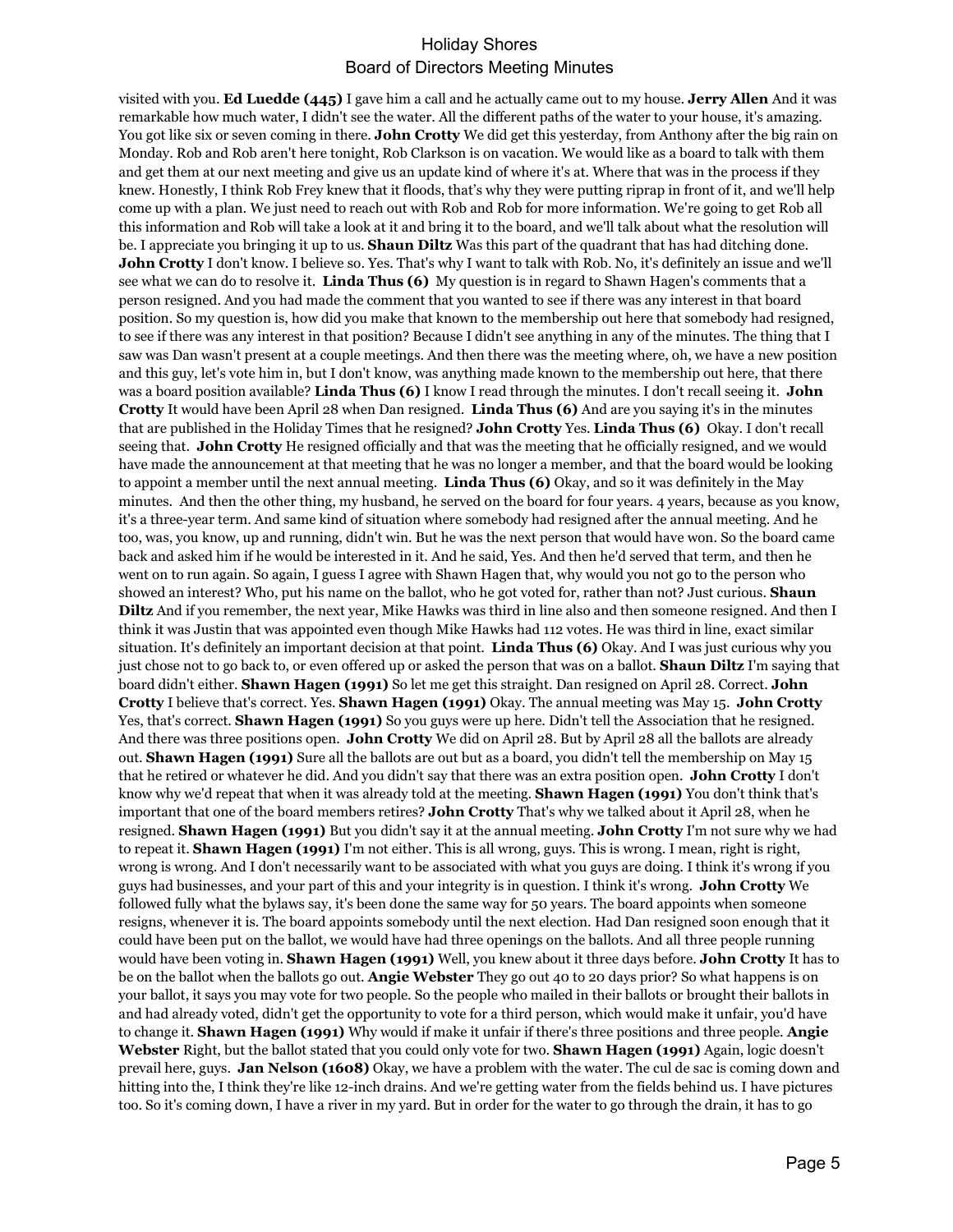over the road. In other words, it's not open on my side, it's open on the road side. So it's going over so it has to go fast enough to get over it to drain. And then once it stops that fast, then it just sits in my yard until it goes into the ground. I'm up on a hill sorta, the road is so all that water goes down there and then the cul de sac is higher up and it goes down. So it hits the drainage coming so fast that her drain across the street, 1610. It's so fast that it's going into her yard down into the into the lake, she's on the lake. There is a pipe there that is now like deteriorating the road, her property is deteriorating, and the pipe is sticking out even further and no rip rap. So that 12-inch drain is not big enough to take this cul de sac. Because there's three houses up there and it's higher than the road it comes down, it's not fast enough. Now, I don't know if we can do anything about the field behind us. If anybody knows who it belongs to, and they have to put a drainage because it's eroding our yard completely. It's just sinking and sinking in any more dirt put in it, it's gonna just wash it away. So I don't know if anybody has any ideas how I can get ahold of them and find out if they can do something about it. If you want to, I'll show you pictures. **John Crotty** I think it's probably best if we get Rob to go out and take a look at what's out there. It's Association versus not Association versus farmers things like that. **Shaun Diltz** So we don't put many 12-inch culverts. Most of the time they're 24 going across the road. **Marian Zorich (1610)** It's bad because I get it from everybody. And I also get it from the other side because I'm on the point out there and erosion is all over the place. I don't know. **Shaun Diltz** My guess is this culvert hasn't been upgraded. **Marian Zorich (1610)** No, there's nothing like this. I didn't have one to begin with, you know, because they didn't put it all the way. But anyway Holiday Shores, put riprap, Now it's way back and I don't have any riprap and the riprap that I had out on the point, it's gone. I mean, there's so much silt in the water. Nothing's ever been taken care of down there for that. All the trees that around it are like leaning into the lake. **John Crotty** Again, we will get Rob and Rob to go out there and take a look and see if there anything the Association can do to help with that and where it would fit into our program? **Marian Zorich (1610)** Yeah, we don't know what to do. But that field, something's got to be done. Because there's a big hump and there here it all comes. It's almost gonna go in her basement soon as last time. **Jan Nelson (1608)** We have our own trench, and then it jumped the trench because there's so much rain this last weekend. And also the road in front of our houses, it's concrete so it's just broke up horrible. They probably know about it. But there's very, very big holes in the concrete in the road. So I don't know if they've ever gonna fix it or not. **Marian Zorich (1610)** When I call they say it's not in the budget. It's not in the budget. **Shaun Diltz** Since I've been on the board I haven't seen what is on the road plan for the next five years. Maybe that is something we can look at too in addition to this. I know that was getting created in the last time I was off as far as ditching and then roads after that. I've ridden my bike on that road and it's like a little BMX track. **Marian Zorich (1610)** The ducks and the geese. We got a neighbor that feeds them. They go there and feed them. And they come back on me and in her yard. And on the point of mine, it's nothing but dead grass and poop. And I don't know what to do to stop it. **Jan Nelson (1608)** My neighbor's feed them. So yeah, corn gets thrown in my yard, so I get about 50 ducks sitting in my yard. And I have dogs, so I can't take them out there. And he gives them water too, a bucket of water, I keep knocking it over. It just sits there, it's dirty and black and I don't want mosquitoes. Maybe in the next Holiday Times, just tell them to don't feed them. I mean I've asked them not too and they still do it, they don't care. **Linda Thus (6)** I have the minutes online here from May 12. And there's nothing in here that talks about the resignation. There is from the May 26 meeting under the open floor for new business. It does mention that there's a position open on the board that Dan Hopkins has resigned. And then there was a motion made for Robert Wittkamp. That was in the May 26 meeting minutes. **John Crotty** Then it would be the one before the annual meeting. **Linda Thus (6)** Which would be the May 12 meeting. **John Crotty** The one before that then. It wasn't in that one either. It was not. I can call it up and look at it. I mean, if you want to find it for me, because it was not in there. **John Crotty** It was definitely announced during the meeting. **Linda Thus (6)** Oh it was announced during the board meeting here. **Shaun Diltz** It's in the minutes of April 28. **John Crotty** Thank you. I didn't have that agenda with me. **Linda Thus (6)** It's in the minutes of April 28 under old business? **Shaun Diltz**  That's what I'm looking at right now. It's the last sentence in that first paragraph under old business. **John Crotty**  Oh, I see it would not change. **Linda Thus (6)** So that was April 28, and the annual meeting was May 15. So rather than say, why repeat it three days later, from May 12 to May 15, it's really April 28 to May 15. **John Crotty** I apologize, yes. I didn't have the agenda for that far back in my packet here. **Linda Thus (6)** So yeah, I agree. It would have been something nice to have said at the annual meeting when the membership is here. And yes, it was in the minutes from April 28. But the annual meeting was May 15. And that would have been nice to have said to the general membership in case there was, you know, maybe there would have been others interested too. **Matt Ressler (2064)** To enlighten on this subject, at previous annual meetings, whenever there's, like a budget issue, they revote on it right then so why wasn't his votes accounted for. You know, why wasn't he appointed, just my thoughts. But the reason I'm here tonight is I got a list of things, fellas, first of all, the stop signs. John Crotty I sent you a text message and you had a common courtesy of responding if you have an issue with sizes of the stop signs, bring it up to the meeting. Well, I corrected you all on that, didn't even get a thank you or anything for that. No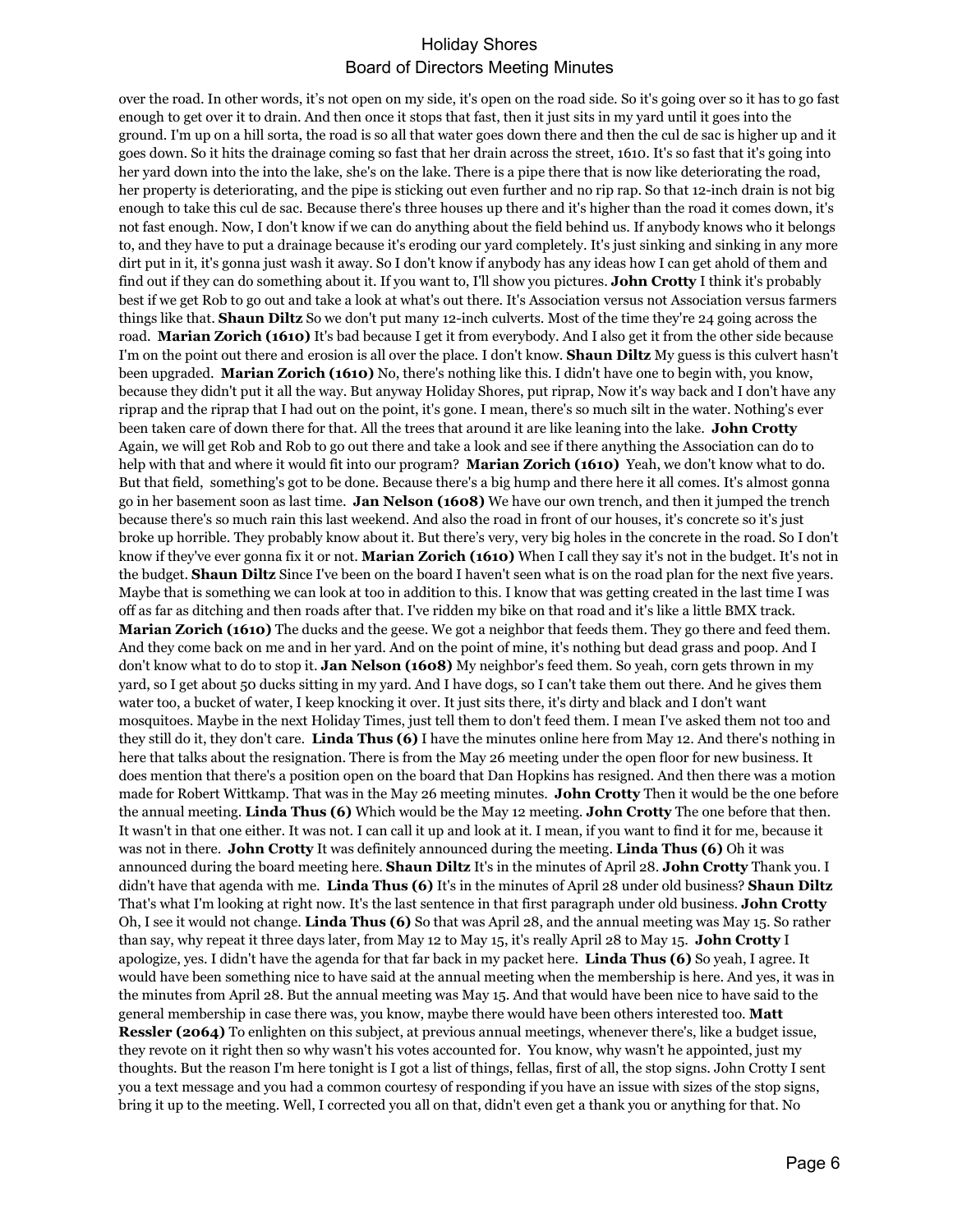problem. I understand. Got that. Silt removal, do we have a silt removal plan for the lake? **John Crotty** We currently do not, no we're working on it. **Matt Ressler** Working on it? I mean, we've been working on this for what, how long? A year or 2? A year at least. The silts not getting better, guys. It's three feet deep out there in the back of some of these coves. I mean, we need to get a plan, we need to get moving on it. We've been talking to the lake manager for over a year and a half about this and we've got nothing that, as normal from the lake manager. **John Crotty** I would disagree. **Shaun Diltz** Ressler, you have a lot more than nothing. One thing that he did do last year, was he took three days, and pulled 4000 cubic yards out of the back of Spanish cove to give the board a better idea on how much it would cost in future plans. So yes, 100% we definitely need to get a plan together. **John Crotty**  That cost was approved by the board. We also are looking at any potential grants that we can get for that. **Matt Ressler (2064)** So where are we at with grants? I mean, we want to talk about grants. **John Crotty** We've been applying for grants, and we've not gotten any in that we've been trying for. We have also recently begun looking at what we can get for the current equipment for silt issues that is not working and coming up with a plan and price for reserves for what will be working. So we are working on it. **Matt Ressler (2064)** I think just letting the membership know that you guys are actually working on it would be helpful. **John Crotty** That's fair enough. **Matt Ressler (2064)** I mean, because as of right now, you know, nobody knows anything. But you guys, I mean, why not put it out to the membership and let us know, hey, we're working on these things. We're trying to put a plan together. I understand we did the back of Spanish Cove, but we need to be doing something in-house internally. You know, to remove it ourselves, we can do that. Doesn't take much. But anyway, another issue. I got a citation or a letter, whatever in the mail for tall grass, it was like a four-foot area. I'm kind of worried about it because our lake manager let me rephrase this. I drove to the community this evening, took some pictures and actually I texted them to you and Jerry Allen. Did you guys just get them here since the meetings started. **Jerry Allen** I've had my phone off so I didn't. **Matt Ressler (2064)** Okay, well. here's a perfect example of a few things if you would, I would ask you to please pull those pictures up that I just texted you guys. And you'll see that very first one that is located at 603 Westview. I drove the area of Westview and Clover this evening before I came here, took these pictures, send them to you guys. Was there any citations issued on these yet, in the last 90 days? I'll go back 90 days. Because the way Angie read it this evening, there were six citations in the last month. **John Crotty** Yes, that's correct. **Matt Ressler (2064)** I would like to know if there were citations especially issued on 603 because that's the lake manager's house. When you look at that picture, how can he send anybody a citation out here for anything when he don't even have his own house in order? How is that? Explain that to me, John would you. **John Crotty** I cannot. **Matt Ressler (2064)** Why not? Why can you not explain that to me? **John Crotty** Because I just got the picture two minutes ago and I don't even know if that is his house. **Matt Ressler (2064)** So let's look at another picture that I sent you. If you go down through here, you're gonna see there's an Association lot. Did we or did we not pay maintenance extra when I was on the board last year to clean up these properties? Our own properties? Right here's a picture, this evening of 617. You guys ain't even got your own house in order how can you guys write other people tickets or citations? Or even just send out courtesy letters or whatever? How can you when you don't have your own house in order? You want to explain that to me and the other membership out here? **John Crotty** I believe you were asking us while you're on the board to start writing more stuff. **Matt Ressler (2064)** But you wrote six citations in the last 30 days? Or sent out six letters? Hell, I drove down two streets and got 12 of them. You got them on your phone? Who's not doing their job? Is it the lake manager and the general manager? I mean, their salaries come out of my dues, right? And yours and everybody else's? If you're gonna write one ticket, you're gonna need to write them all the way across the board. Start with your lake manager. Who's gonna send him his citation for where he stays at? Are you gonna do it since you're the board president? **John Crotty** Sure. **Matt Ressler (2064)** You will. **John Crotty**  If there's an issue, we will confront it. Yes. For anybody. But again, I just got these. You can't bring something to us one minute from the board meeting and expect us to answer it. **Matt Ressler (2064)** But it's okay for everybody else to get these but not him. **John Crotty** I do not agree. **Shaun Diltz** That's a rhetorical question you know that. Don't text us two minutes before the meeting, and then come and attack with an agenda. **Matt Ressler (2064)** I got an agenda. I got an agenda right here. It's called accountability and there is no accountability being held with the lake manager or the general manager or public safety. I mean, for God's sakes, I had kids driving around out here over the weekend. Kids hanging their feet dangling in front of the boat, public safety drives right past them. Wait a minute, let me rephrase that. They don't drive, they idle right past them, they don't know what full speed is. It's a safety issue. And then, you know, we're gonna talk about other citations. How many golf cart citations have been issued out here this year? **John Crotty** I do not have that data in front of me, I do not know. **Matt Ressler (2064)** Aren't you guys supposed to be getting that data? I know when I was on the board, they were supposed to give you all that information every month. **John Crotty** Still don't have that in front of me right here so I can't answer that question. **Matt Ressler (2064)** I think it's all about accountability at the end of the day. And I feel you guys as a board, need to start holding your office people and your upper management here accountable to move this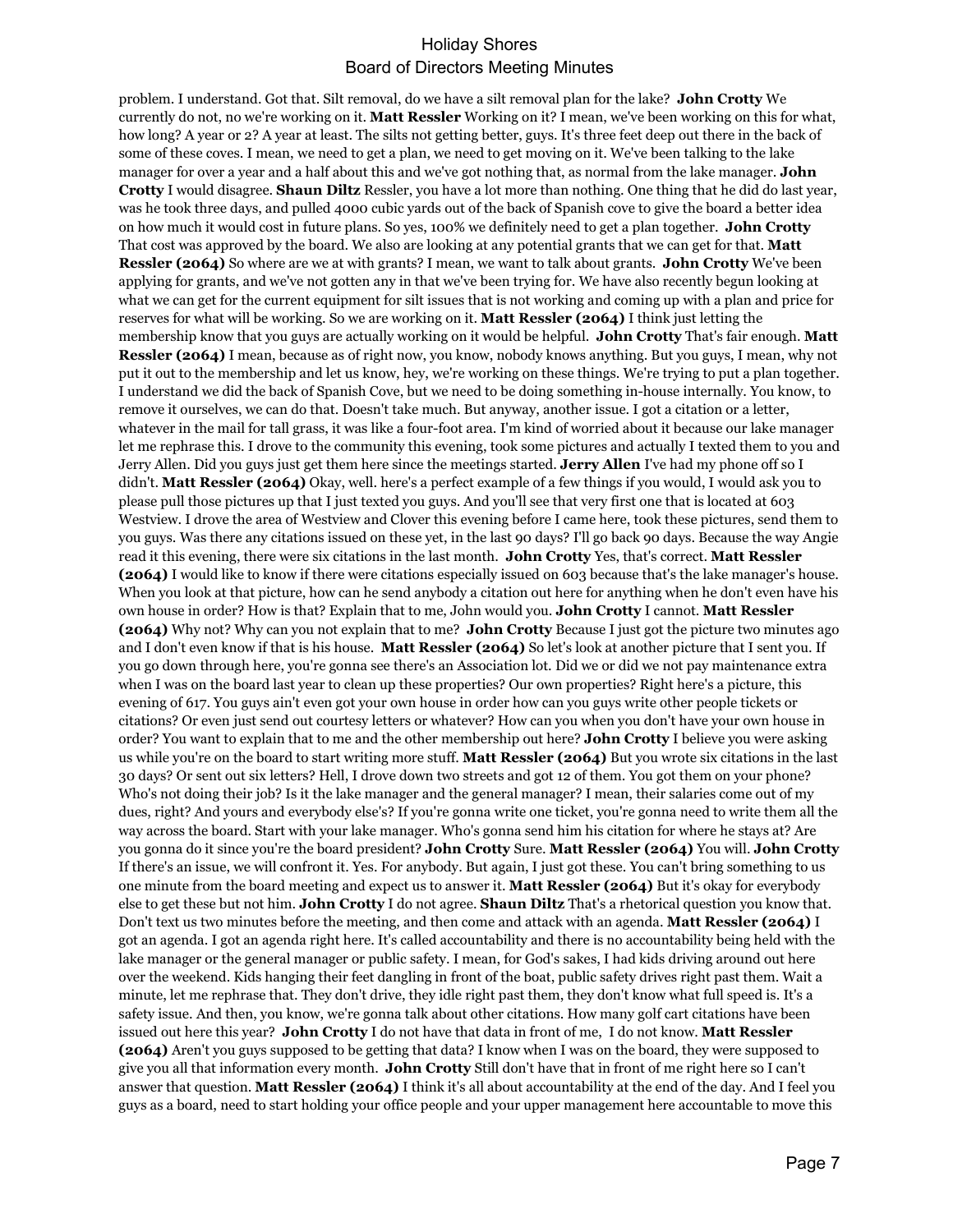community forward and get it cleaned up. Because it ain't happening. It's not happening at all. If you guys look past the tip of your nose you'll be able to see it out there. If you don't want to make people mad go sell ice cream boys. It's all I got. **John Crotty** Thank you for the feedback. **Shawn Hagen (1991)** Guys, I have a request that I think the rest of the community might also appreciate . When IDNR comes out here they use our boats correct? **Shaun Diltz**  That's correct, most of time. **Shawn Hagen (1991)** Do they contact us prior to that, or do they just show up? **John Crotty** They, at some point, they have to know when the lake patrol will be out. So they will have to contact somebody. **Shawn Hagen (1991)** So when IDNR comes out on the lake and they contact our security and us, security that we pay for, could we get a notice through Facebook that IDNR is out here that we can spread around so that we can keep the rest of the community safe? Rather than I mean, if there's a police officer, parked somewhere down the street, we mass text everybody and says, hey, slow down. So why not have the same thing happen out here with IDNR, if they show up? I think the whole membership would appreciate either a text message, something on Facebook, whatever the way to get that out to the community, just to keep everybody safe. What do you think? **Jerry Allen** I think a lot of times IDNR comes out here and we don't know. I mean, they just show up unannounced. And they can wait for the boat, or they could get on the boat and take it out there. We may not have the time or the resources to put it on Facebook that IDNR is out here. **Shawn Hagen (1991)** I can't imagine it taking a whole lot to go IDNR is on the lake. **Jerry Allen** I'm not on Facebook. **Shawn Hagen (1991)** I'm not either. **Angie Webster**  Our Facebook in the office, the official site is not manned during the weekends. We do not update it on weekends at all. **Shawn Hagen (1991)** I'm hearing a bunch of excuses. But I think the membership will appreciate that. **John Crotty** Shawn, I think one of the meetings in the last few months, you've come up here and talked about lake safety. **Shawn Hagen (1991)** Yes, sir. **John Crotty** And that's the reason IDNR comes out here is to promote lake safety. So us telling people that they're going to be here, how is that going to help solve the problem. **Shawn Hagen (1991)** You're right. So if IDNR comes out, I would want to tell all my friends, hey, IDNR is out, make sure you have enough life vests, it's just a safety check. So by doing that, it not only protects us, it also protects the whole community. I think it would be a good idea. **Marian Zorich (1610)** I don't really know IDNR. But I if it's what that man told me, I don't think they should tell there going to be here. If they're drinking and other problems, it should be taken care of. **Shaun Diltz** So I was out of town up until about three hours ago, or I would have sent the email and done a little research on my own. I do believe the board last year, as far as research, I would have read the minutes and what was approved, Dave's here so he might be able to help. But the board last year approved graduation signage for I think 30 days after graduation or something to that effect. And I think it was just for last year and it was mostly because of the Covid thing. One, I don't think that got added this year, even though we were still kind of in Covid. Two, I thought it might be worth thinking about it. Just turning that into a rule as far as graduation signage in general. So nothing that I was going to motion today, I wanted to research what they passed last year and look at it moving forward. I've seen a handful of them out there and technically on the rules they're not allowed. I wouldn't want people grabbing them or anything. **Brok Chasteen (857)** You were talking earlier about grants and we keep getting denied. Why do we keep getting denied for lake grants? Is it because we're a private community **Jerry Allen**  I think that has a lot to do with it. **Brok Chasteen (857)** So were private and can't get any funding from the state why do we have IDNR out here. **Jerry Allen** IDNR have control of all lakes in the state of Illinois. **Brok Chasteen (857)** If they can come out here and patrol I don't understand why they can't grant. So there's something in there and I'd just like a little more explanation than just they can do whatever they want. We're private, we have to approve anybody that comes into these meetings and anybody that comes on to this lake, but nobody knows when IDNR comes out here. They're just allowed to do whatever they want? **Jerry Allen** We are a Core of Engineer's lake and yes. **Brok Chasteen (857)** So then where's our grants? Why aren't we applying for them kind of grants. **Shaun Diltz** There were grants that we had gotten in the past as far as silt prevention when I was on the board the first time that I think the county was sponsoring us for, and that's what a lot of the work was done on the north end. There's baffles and silt ponds that have been dug and they've improved the water quality a lot. And I think there's been a few other watersheds that we've used that grant for and it's \$10-\$20,000, something like that. I don't know if we've gotten them in the past few years. **Brok Chasteen (857)** Well, that's kind of what I'm getting at, I think we need maybe to appoint somebody else, or all involved in trying to get these grants or letting us know what you're applying for. I mean, there's 1000s of them out there for this. Every other lake you go to they're getting, you know, Litchfield, for instance, just got a huge grant last year to dredge their whole lake. You know, I don't know exactly what it was, I don't know the ins and outs, I don't study it. But there's stuff out there. And every time you talk about it, we didn't get approved, we didn't get approved, you're not even telling us what we applied for or anything. And if they're coming out and patrolling it and we're paying taxes, why can't we get anything back and all I keep hearing is we're private, we're private, we're private. Well if we're private than they shouldn't even be on this lake. **Shaun Diltz** And that's something to discuss as far as letting them use our boats or not or making them bring their own. **Brok Chasteen (857)** If you don't allow them to use our boat, then they can't get onto our lake. They can patrol